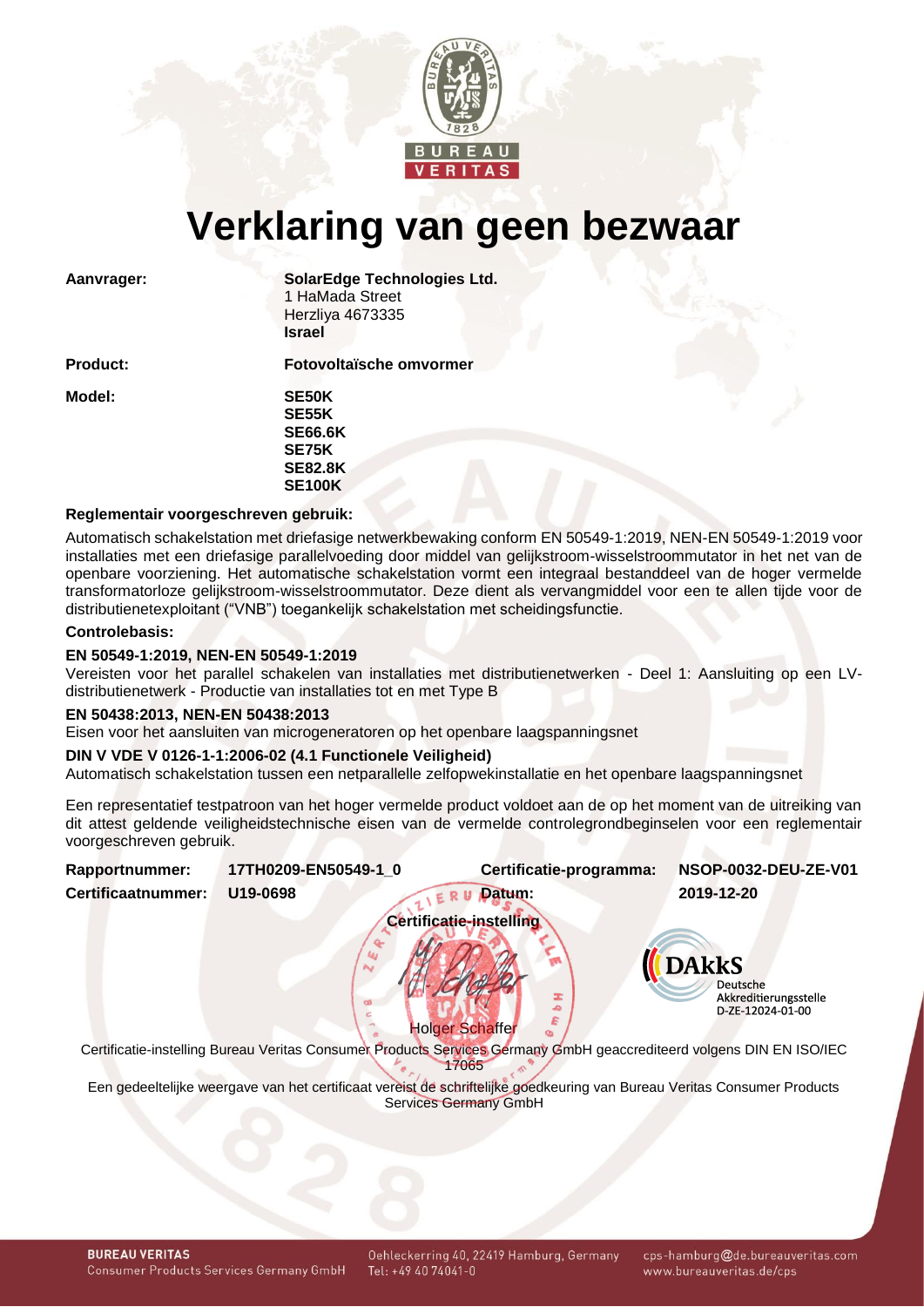

| <b>Appendix</b>                                                                  |                                                                              |                              |                              |                                      |  |  |
|----------------------------------------------------------------------------------|------------------------------------------------------------------------------|------------------------------|------------------------------|--------------------------------------|--|--|
| Extract from test report according to EN 50549-1                                 |                                                                              | Nr. 17TH0209-EN50549-1 0     |                              |                                      |  |  |
| Type Approval and declaration of compliance with the requirements of EN 50549-1. |                                                                              |                              |                              |                                      |  |  |
| Manufacturer / applicant:                                                        | SolarEdge Technologies Ltd.<br>1 HaMada Street<br>Herzliya 4673335<br>Israel |                              |                              |                                      |  |  |
| Micro-generator Type                                                             | Photovoltaic (PV) inverter                                                   |                              |                              |                                      |  |  |
|                                                                                  |                                                                              |                              |                              |                                      |  |  |
|                                                                                  | SE50K                                                                        | SE55K                        | <b>SE66.6K</b>               | SE75K                                |  |  |
| Input DC voltage range [V]                                                       | $680 - 1000$                                                                 |                              |                              |                                      |  |  |
| Input DC current [A]                                                             | 72,5                                                                         | 80                           | 80                           | 108,5                                |  |  |
| <b>Output AC voltage [V]</b>                                                     | 220/230 Vac, L-N<br>380/400 Vac, L-L                                         |                              | 277 Vac, L-N<br>480 Vac, L-L | 220/230 Vac, L-N<br>380/400 Vac, L-L |  |  |
| <b>Output AC current [A]</b>                                                     | 72,5                                                                         | 80                           | 80                           | 109                                  |  |  |
| <b>Output power [VA]</b>                                                         | 50000                                                                        | 55000                        | 66000                        | 75000                                |  |  |
|                                                                                  |                                                                              |                              |                              |                                      |  |  |
|                                                                                  | <b>SE82.8K</b>                                                               | <b>SE100K</b>                |                              |                                      |  |  |
| Input DC voltage range [V]                                                       | $680 - 1000$                                                                 |                              |                              |                                      |  |  |
| Input DC current [A]                                                             | 120                                                                          | 120                          |                              |                                      |  |  |
| <b>Output AC voltage [V]</b>                                                     | 220/230 Vac, L-N<br>380/400 Vac, L-L                                         | 277 Vac, L-N<br>480 Vac, L-L |                              |                                      |  |  |
| <b>Output AC current [A]</b>                                                     | 120                                                                          | 120                          |                              |                                      |  |  |
| <b>Output power [VA]</b>                                                         | 82800                                                                        | 100000                       |                              |                                      |  |  |
|                                                                                  |                                                                              |                              |                              |                                      |  |  |
| <b>Firmware version</b>                                                          | Main DSP software version is 1.130<br>Aux DSP software version is 2.19       |                              |                              |                                      |  |  |
| <b>Measurement period:</b>                                                       | 2019-10-13 to 2019-12-10, 2018-02-01 to 2018-05-10                           |                              |                              |                                      |  |  |
| Description of the structure of the power generation unit:                       |                                                                              |                              |                              |                                      |  |  |

The power generation unit is equipped with a PV and line-side EMC filter. The power generation unit has no galvanic isolation between DC input and AC output. Output switch-off is performed with single-fault tolerance based on two series-connected relays in each line and neutral. This enables a safe disconnection of the power generation unit from the network in case of error.